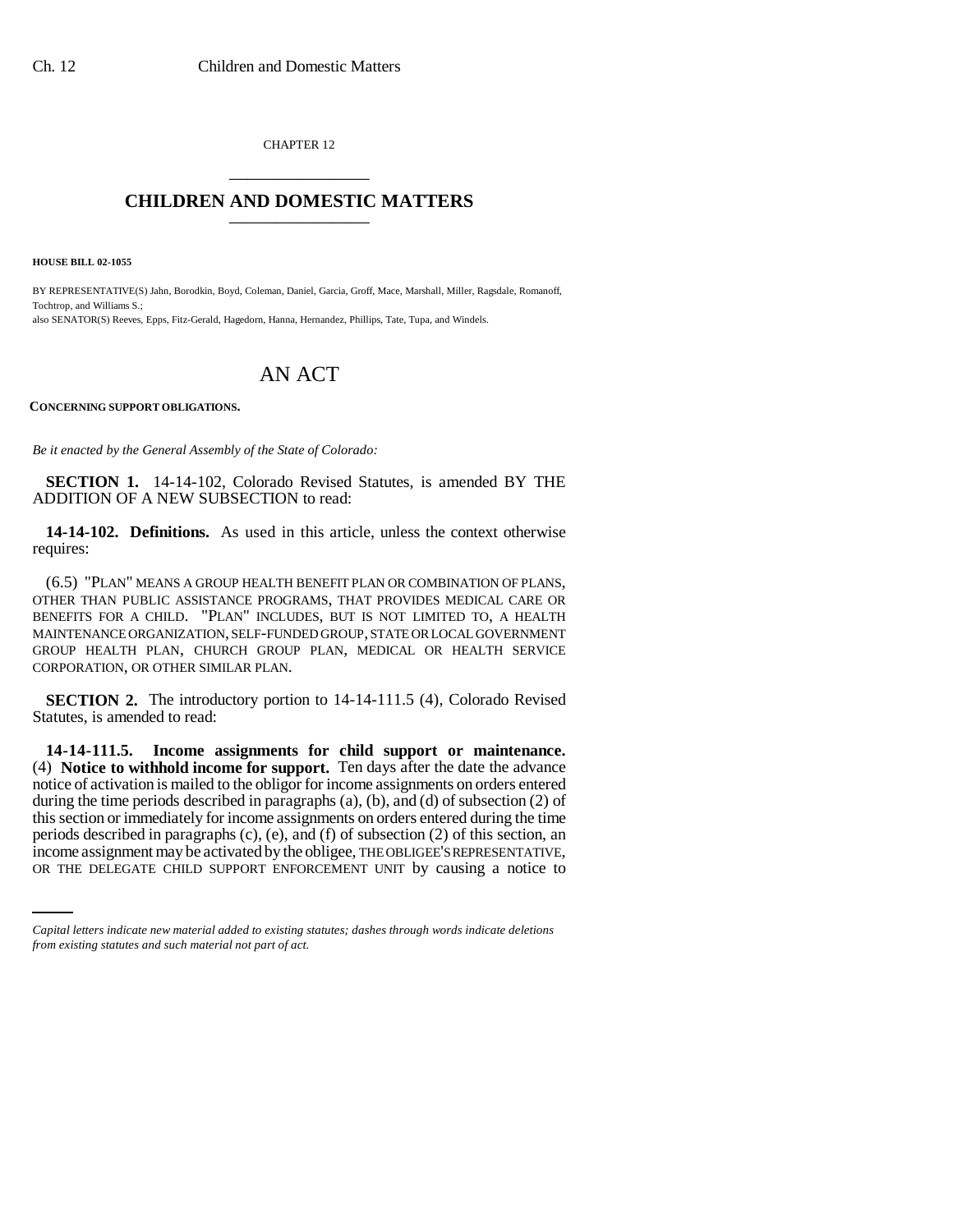withhold income for support to be served upon the employer, trustee, or other payor of funds, by first-class mail or  $\frac{1}{\ln n}$  case where the department of human services is the trustee for purposes of an unemployment benefit intercept pursuant to section 8-73-102 (5), C.R.S., by electronic service, IF SUCH EMPLOYER, TRUSTEE, OR OTHER PAYOR OF FUNDS MUTUALLY AGREES WITH THE STATE CHILD SUPPORT ENFORCEMENT AGENCY TO RECEIVE SUCH INCOME ASSIGNMENTS ELECTRONICALLY. Receipt of notice by the employer, trustee, or other payor of funds confers jurisdiction of the court over the employer, trustee, or other payor of funds. In circumstances in which the source of income to the obligor is unemployment compensation benefits and the custodian of the child is receiving support enforcement services pursuant to section 26-13-106, C.R.S., no notice to withhold income for support shall be required. In such cases, the state child support enforcement agency shall electronically intercept the unemployment compensation benefits through an automated interface with the department of labor and employment. In all other cases, the notice to withhold income for support shall contain the following information and, except in cases in which the obligee is receiving child support enforcement services pursuant to section 26-13-106, C.R.S., shall have a certified copy of the support order attached thereto:

**SECTION 3.** 14-14-112 (1), the introductory portion to 14-14-112 (2), and 14-14-112 (2) (l) and (6), Colorado Revised Statutes, are amended, and the said 14-14-112 is further amended BY THE ADDITION OF A NEW SUBSECTION, to read:

**14-14-112. Deductions for health insurance.** (1) In all orders which direct the obligor to provide health insurance for any child, the court or delegate child support enforcement unit shall include a provision directing the obligor's employer to enroll such child and the obligor, if enrollment of the obligor is a requirement of the plan, in the health insurance plan and to deduct from the wages due the obligor an amount sufficient to provide for premiums for health insurance when such insurance is offered by the employer, including any employer subject to the provisions of section 607 (1) of the federal "Employee Retirement Income Security Act of 1974", as amended. For all orders entered prior to August 1, 1992, which direct the obligor to provide health insurance for any child, the obligee OR the obligee's representative or the delegate child support enforcement unit shall send a copy of the notice of the deduction for health insurance, by first-class mail, to the obligor concurrent with mailing of the notice to the obligor's employer pursuant to subsection (2) of this section. The court or the delegate child support enforcement unit shall direct the obligor to notify the court, or unit IF THE DELEGATE CHILD SUPPORT ENFORCEMENT UNIT IS A PARTY TO THE COURT ACTION, in writing, of any change of address or employment within ten days of AFTER the change.

(1.5) EFFECTIVE JULY 1,2002, THE DELEGATE CHILD SUPPORT ENFORCEMENT UNIT SHALL FOLLOW THE PROCEDURE SET FORTH IN SECTION 26-13-121.5,C.R.S., FOR THE ENFORCEMENT OF ORDERS FOR HEALTH INSURANCE.

(2) Notice of the deduction for health insurance shall be mailed by first-class mail by the obligee OR the obligee's representative or the delegate child support enforcement unit to the obligor's employer. The notice of the deduction for health insurance shall contain:

(l) A statement that the obligor may file an objection to the notice of the deduction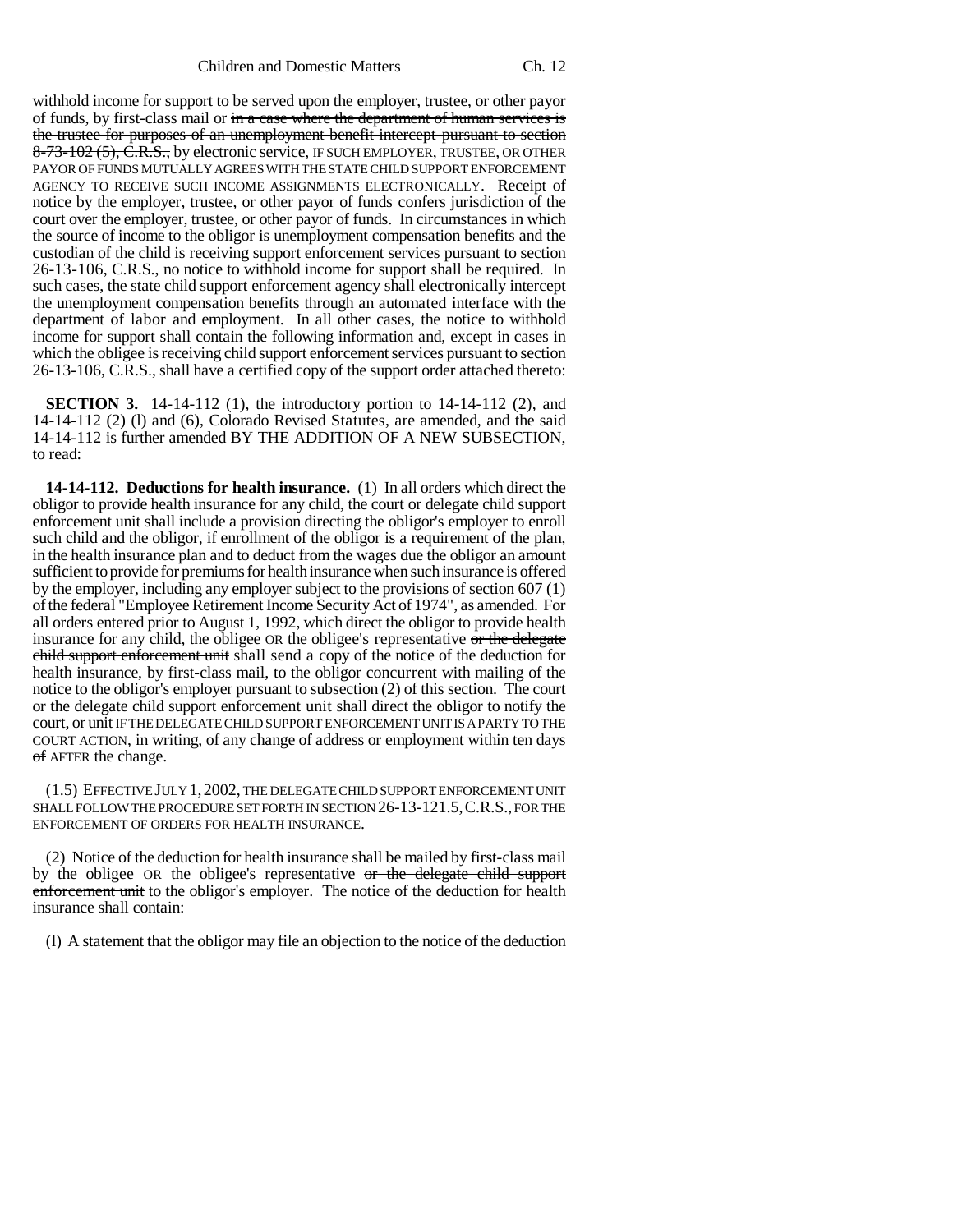### Ch. 12 Children and Domestic Matters

for health insurance with the court or delegate child support enforcement unit if the premium amount does not meet the definition of reasonable cost as provided in section  $14$ -10-115 (13.5) (g). A premium amount that results in a child support order of fifty dollars or less or that is twenty percent or more of the obligor's gross income shall not be considered reasonable.

(6) When an employer is served with a notice to deduct for health insurance pursuant to this section, and the obligor is no longer employed by the employer, the employer shall promptly notify the court or delegate child support enforcement unit in writing of the obligor's last-known address, social security number, and the name of the obligor's new employer, if known.

**SECTION 4.** 26-13-115.5, Colorado Revised Statutes, is amended to read:

**26-13-115.5. Family support registry fund created.** There is hereby created in the state treasury a fund to be known as the family support registry fund, which shall consist of any moneys credited thereto from the investment earnings on moneys deposited with the state treasurer, MONEYS accruing from collections for child support received by the family support registry, and any undeliverable child support payments, AND ANY FEES COLLECTED PURSUANT TO SECTION 26-13-114 (13). Moneys in the family support registry fund shall be used CONTINUOUSLY APPROPRIATED TO THE STATE DEPARTMENT to reimburse the family support registry for unfunded payments by noncustodial parents OBLIGORS or FOR other incidental expenditures associated with the operation of the family support registry. The AT THE END OF ANY FISCAL YEAR, ALL UNEXPENDED AND UNENCUMBERED moneys in the family support registry fund SHALL REMAIN IN THE FUND AND shall not be credited or transferred to the general fund or any other fund of the state; except that any non-IV-D child support payments that are undeliverable after two years shall be considered unclaimed property for purposes of the "Unclaimed Property Act" and shall be reported to the administrator of the "Unclaimed Property Act" for purposes of locating the payee. Consistent with the requirements for confidentiality of information regarding child support, the state department shall specify the amount of money that is unclaimed and provide sufficient identifying information, if available, to allow the administrator to locate the payee.

**SECTION 5.** 26-13-121 (2), (3) (a), (3) (c), (3) (d), and (4) (b), Colorado Revised Statutes, are amended to read:

**26-13-121. Review and modification of child support orders.** (2) The delegate child support enforcement unit shall issue a notice of review ACCOMPANIED BY AN AFFIDAVIT WITH RESPECT TO CHILD SUPPORT WHEN ONE OF THE FOLLOWING CONDITIONS IS MET:

(a) IF IT HAS BEEN THIRTY-SIX MONTHS OR MORE SINCE THE LAST REVIEW, upon receipt of a written request for review or upon its own request to an obligor and obligee who have an existing order for the support of a child; Adjustments made pursuant to a triennial review need not require a showing of changed circumstances. OR

(b) IF IT HAS BEEN FEWER THAN THIRTY-SIX MONTHS SINCE THE LAST REVIEW, UPON RECEIPT OF A WRITTEN REQUEST FOR REVIEW IF THE REQUESTING PARTY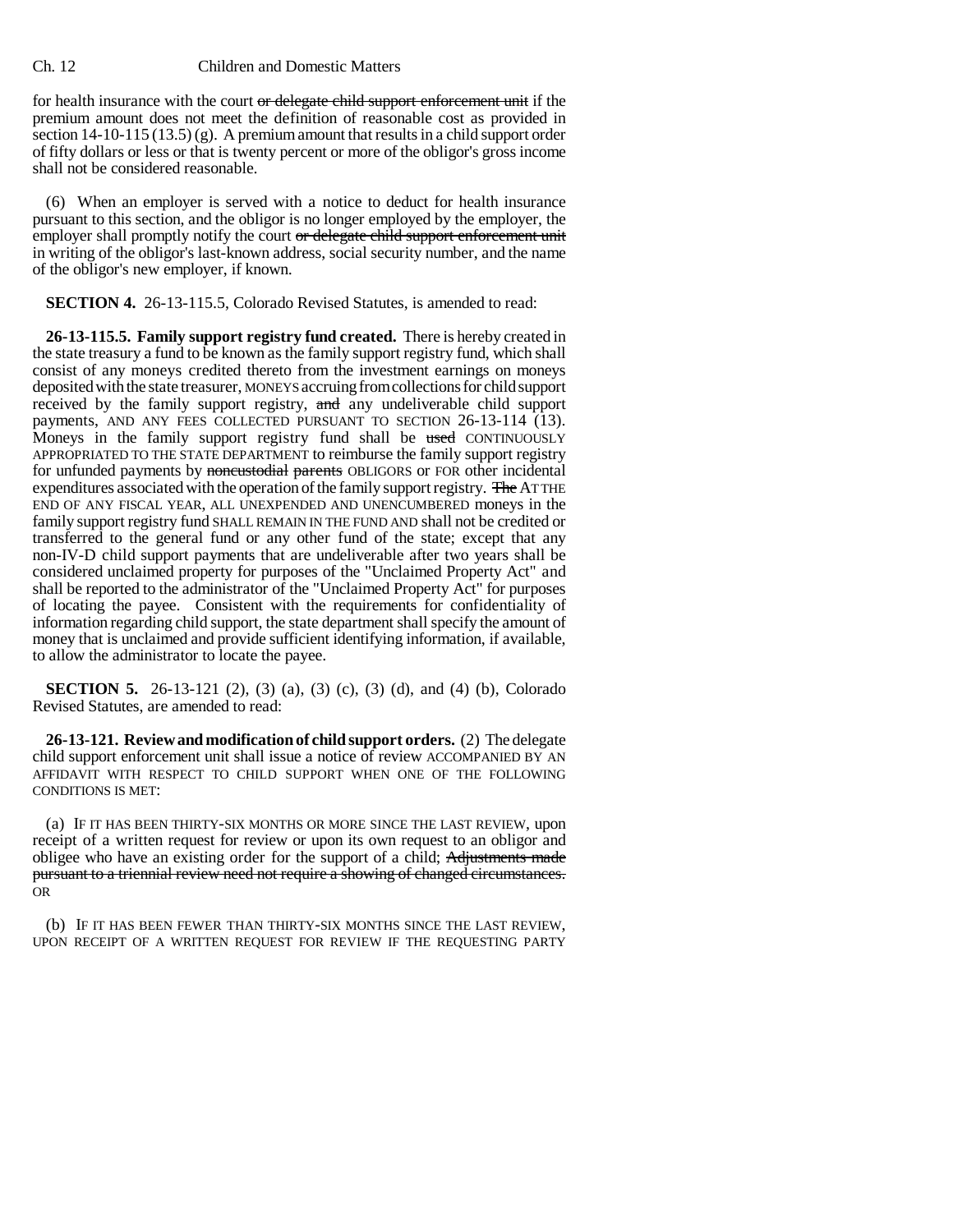PROVIDES A REASON FOR SUCH REVIEW WITH SUPPORTING DOCUMENTATION OR OTHERWISE DEMONSTRATES THAT THERE HAS BEEN A SUBSTANTIAL CHANGE IN CIRCUMSTANCES WARRANTING A REVIEW OF THE CHILD SUPPORT AMOUNT. THE DELEGATE CHILD SUPPORT ENFORCEMENT UNIT SHALL ASSESS AND CONSIDER THE INFORMATION PROVIDED TO DETERMINE WHETHER A REVIEW IS WARRANTED AND SHOULD BE CONDUCTED.

(3) (a) The delegate child support enforcement unit shall send a notice of review to the obligor and the obligee at least forty days before the commencement of the review. An income and expense affidavit shall be attached to the notice. Each party shall complete and return the affidavit to the delegate child support enforcement unit prior to the review. IF THE DELEGATE CHILD SUPPORT ENFORCEMENT UNIT DETERMINES THERE HAS BEEN A SUBSTANTIAL CHANGE IN CIRCUMSTANCES, IT SHALL ISSUE A NOTICE OF REVIEW ACCOMPANIED BY AN AFFIDAVIT WITH RESPECT TO CHILD SUPPORT. THE DELEGATE CHILD SUPPORT ENFORCEMENT UNIT SHALL SEND THE NOTICE OF REVIEW AND AFFIDAVITS AT LEAST THIRTY DAYS BEFORE THE COMMENCEMENT OF THE REVIEW.

(c) If the written request is submitted less than thirty-six months after the last review, a review shall be conducted. However, An adjustment to the order shall be appropriate only if the standard set forth in section  $14-10-122$  (1) (b), C.R.S., is met.

(d) If the written request is submitted thirty-six months or more after the last review, a review shall be conducted and an adjustment to the order shall be appropriate if the guideline amount differs from the amount of the existing order.

(4) (b) The obligor and obligee shall be given forty THIRTY days to challenge the review results.

**SECTION 6.** Article 13 of title 26, Colorado Revised Statutes, is amended BY THE ADDITION OF A NEW SECTION to read:

**26-13-121.5. Enforcement of obligation to maintain health insurance.** (1) IF A PARENT HAS BEEN ORDERED TO PROVIDE HEALTH INSURANCE, AS DEFINED IN SECTION 14-14-102 (4.7), C.R.S., AND SUCH INSURANCE IS AVAILABLE AT A REASONABLE COST CONSISTENT WITH THE PROVISIONS OF SECTION 14-10-115 (13.5) (g), C.R.S., THE DELEGATE CHILD SUPPORT ENFORCEMENT UNIT SHALL USE THE FEDERALLY MANDATED NATIONAL MEDICAL SUPPORT NOTICE TO PROVIDE NOTICE OF THE INSURANCE PROVISION TO THAT PARENT'S EMPLOYER UNLESS THE CHILD OR CHILDREN ARE ALREADY ENROLLED IN A HEALTH INSURANCE PLAN IN ACCORDANCE WITH THE ORDER.

(2) THE NATIONAL MEDICAL SUPPORT NOTICE SHALL BE SENT TO THE EMPLOYER BY MEANS OF FIRST-CLASS MAIL. A COPY OF THE NOTICE SHALL ALSO BE SENT TO THE OBLIGOR BY FIRST-CLASS MAIL. THE NOTICE SHALL BE CONTINUING AND SHALL REMAIN IN EFFECT AND BE BINDING UPON ANY CURRENT OR SUCCESSOR EMPLOYER UPON WHOM IT IS SERVED UNTIL FURTHER NOTICE BY THE COURT OR BY THE DELEGATE CHILD SUPPORT ENFORCEMENT UNIT. RECEIPT OF THE NATIONAL MEDICAL SUPPORT NOTICE BY THE EMPLOYER SHALL CONFER JURISDICTION OF THE COURT OVER THE EMPLOYER.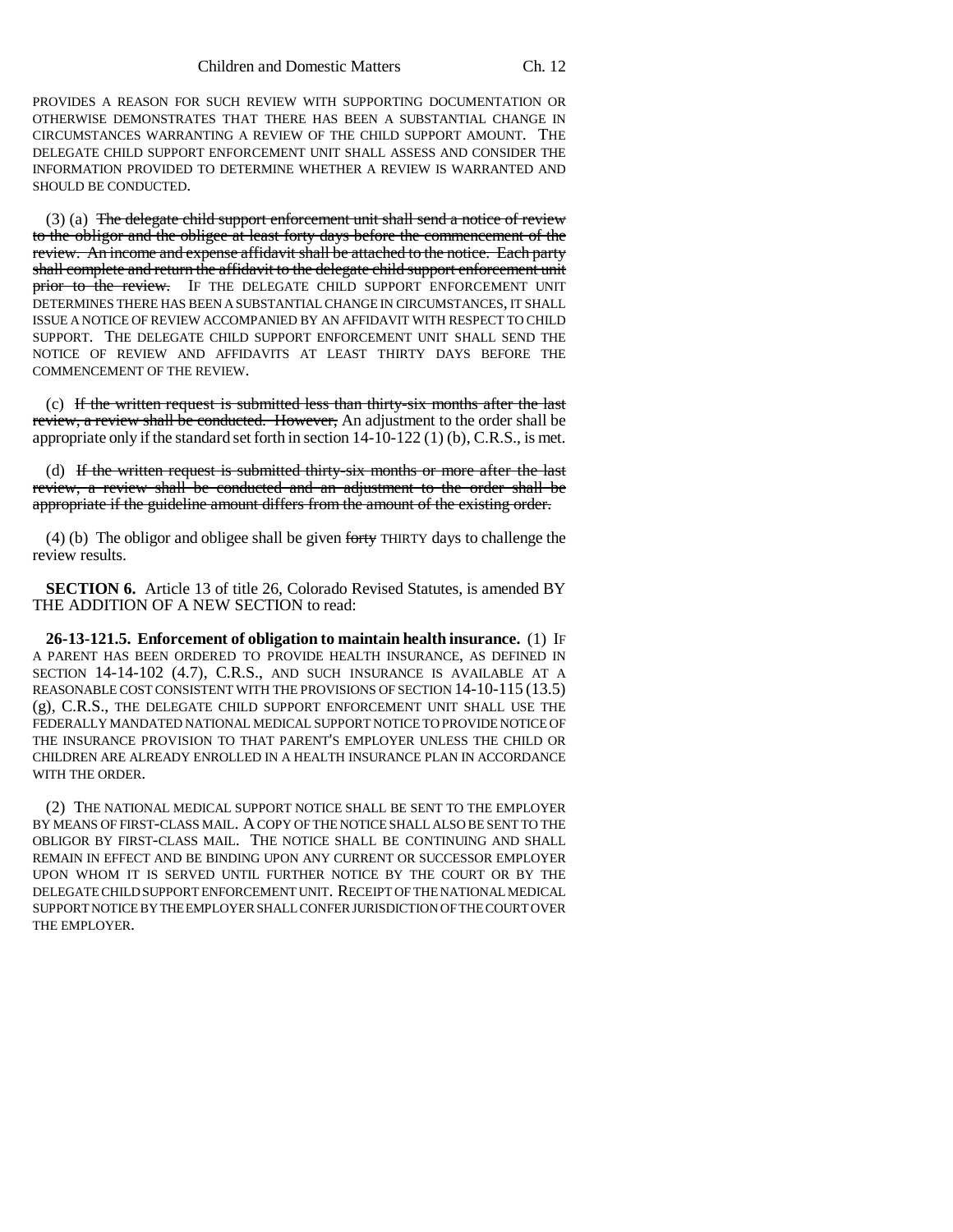### Ch. 12 Children and Domestic Matters

(3) (a) THE OBLIGOR SHALL HAVE TEN DAYS FROM THE DATE THE NATIONAL MEDICAL SUPPORT NOTICE IS MAILED TO THE OBLIGOR IN WHICH TO FILE A WRITTEN OBJECTION WITH THE DELEGATE CHILD SUPPORT ENFORCEMENT UNIT BASED ONLY UPON ONE OF THE FOLLOWING MISTAKES OF FACT:

(I) THERE IS A MISTAKE IN IDENTITY AND THE EMPLOYEE IS NOT THE OBLIGOR; OR

(II) THERE IS NO COURT ORDER TO PROVIDE HEALTH INSURANCE.

(b) THE DELEGATE CHILD SUPPORT ENFORCEMENT UNIT SHALL HAVE TEN DAYS FROM THE DATE THE OBJECTION IS MAILED BY THE OBLIGOR TO RESOLVE THE MISTAKE OF FACT. THE DELEGATE CHILD SUPPORT ENFORCEMENT UNIT SHALL IMMEDIATELY NOTIFY THE OBLIGOR IN WRITING, BY FIRST CLASS MAIL, OF ITS DECISION. IF THE DELEGATE CHILD SUPPORT ENFORCEMENT UNIT AGREES WITH THE OBLIGOR, IT SHALL IMMEDIATELY SEND A NOTICE, BY FIRST-CLASS MAIL, TO THE EMPLOYER TO TERMINATE THE NATIONAL MEDICAL SUPPORT NOTICE.

(c) IF THE OBLIGOR DOES NOT AGREE WITH THE DECISION OF THE DELEGATE CHILD SUPPORT ENFORCEMENT UNIT, HE OR SHE MAY FILE A WRITTEN OBJECTION WITH THE COURT. UPON ANY DETERMINATION BY THE COURT WHICH RESULTS IN A FINDING IN FAVOR OF THE OBLIGOR, THE DELEGATE CHILD SUPPORT ENFORCEMENT UNIT SHALL IMMEDIATELY MAIL A NOTICE OF TERMINATION OF THE NATIONAL MEDICAL SUPPORT NOTICE TO THE EMPLOYER AND TO THE OBLIGOR, BY FIRST-CLASS MAIL. THE TERMINATION OF THE HEALTH INSURANCE SHALL ONLY BE PROSPECTIVE AND THE EMPLOYEE SHALL NOT BE ENTITLED TO ANY REIMBURSEMENT FOR ANY PREMIUMS WITHHELD OR DEDUCTED FROM HIS OR HER WAGE PRIOR TO THE PLAN ADMINISTRATOR'S PROMPT TERMINATION OF THE DEDUCTION FOR HEALTH INSURANCE.

(4) (a) THE EMPLOYER SHALL COMPLETE THE EMPLOYER RESPONSE, IF APPLICABLE, ATTACHED TO PART A OF THE NATIONAL MEDICAL SUPPORT NOTICE, WHICH PART A INCLUDES INFORMATION FOR AND RESPONSIBILITIES OF THE EMPLOYER, AND SHALL RETURN THE EMPLOYER RESPONSE TO THE DELEGATE CHILD SUPPORT ENFORCEMENT UNIT WITHIN TWENTY BUSINESS DAYS AFTER THE DATE OF THE NOTICE.

(b) IF THE EMPLOYER DOES NOT MAINTAIN OR CONTRIBUTE TO FAMILY HEALTH INSURANCE COVERAGE OR IF THE OBLIGOR IS NOT ELIGIBLE FOR FAMILY HEALTH INSURANCE COVERAGE THROUGH HIS OR HER EMPLOYER OR IF THE OBLIGOR IS NO LONGER EMPLOYED WITH THAT EMPLOYER, THEN THE EMPLOYER SHALL SPECIFY SUCH RELEVANT CIRCUMSTANCES OR CONDITIONS IN THE EMPLOYER RESPONSE AND SHALL RETURN PART A OF THE NATIONAL MEDICAL SUPPORT NOTICE TO THE DELEGATE CHILD SUPPORT ENFORCEMENT UNIT.

(c) IF NONE OF THE CIRCUMSTANCES OR CONDITIONS DESCRIBED IN PARAGRAPH (b) OF THIS SUBSECTION (4) APPLY, THEN THE EMPLOYER SHALL COMPLETE THE APPLICABLE SECTIONS OF THE EMPLOYER RESPONSE AND TRANSFER PART B OF THE NATIONAL MEDICAL SUPPORT NOTICE TO THE APPROPRIATE PLAN ADMINISTRATOR WITHIN TWENTY BUSINESS DAYS AFTER THE DATE OF SUCH NOTICE. IF THE EMPLOYER OFFERS A NUMBER OF DIFFERENT TYPES OF BENEFITS THROUGH SEPARATE HEALTH INSURANCE PLANS, THE EMPLOYER SHALL SEND COPIES OF PART B TO EACH APPROPRIATE PLAN ADMINISTRATOR.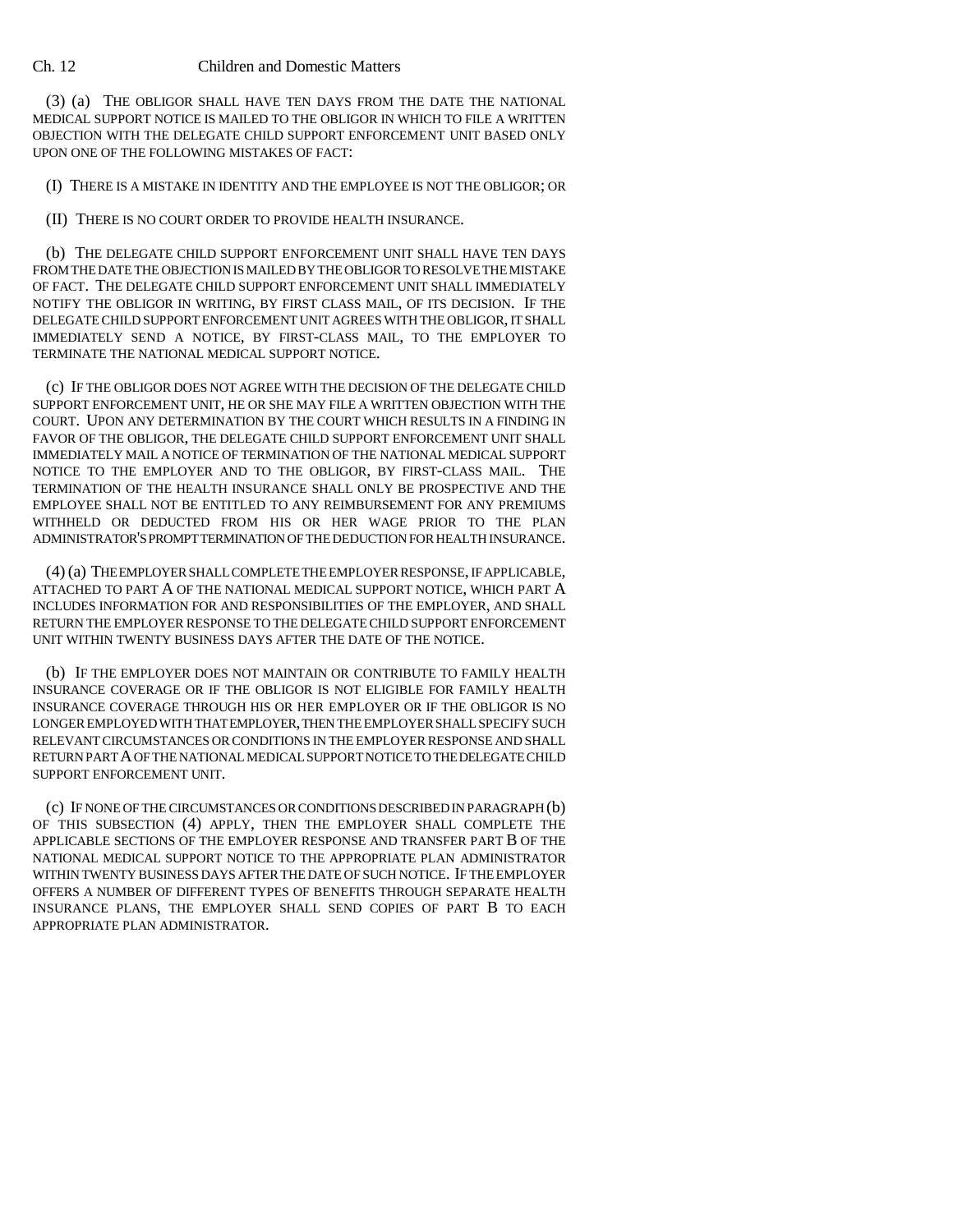(d) ANY EMPLOYER WHO FAILS TO COMPLY WITH THE TIME FRAMES STATED IN THIS SUBSECTION (4) MAY BE FOUND BY THE COURT TO BE IN CONTEMPT OF COURT.

(5) (a) THE PLAN ADMINISTRATOR SHALL COMPLETE AND RETURN PART B OF THE NATIONAL MEDICAL SUPPORT NOTICE TO THE DELEGATE CHILD SUPPORT ENFORCEMENT UNIT WITHIN FORTY BUSINESS DAYS AFTER THE DATE OF SUCH NOTICE.

(b) IF THE PLAN ADMINISTRATOR DETERMINES THAT THE NATIONAL MEDICAL SUPPORT NOTICE IS NOT A QUALIFIED MEDICAL CHILD SUPPORT ORDER, THE PLAN ADMINISTRATOR SHALL SPECIFY ON PART B THE BASIS FOR SUCH DETERMINATION.

(c) IF THE PLAN ADMINISTRATOR DETERMINES THAT THE NATIONAL MEDICAL SUPPORT NOTICE IS A QUALIFIED MEDICAL CHILD SUPPORT ORDER, THE PLAN ADMINISTRATOR SHALL COMPLETE THE APPROPRIATE PARTS OF THE PLAN ADMINISTRATOR RESPONSE. UPON ENROLLMENT OF THE CHILD OR CHILDREN, THE PLAN ADMINISTRATOR SHALL PROVIDE THE FOLLOWING INFORMATION TO THE DELEGATE CHILD SUPPORT ENFORCEMENT UNIT: THE NAMES OF THE PERSONS COVERED BY THE HEALTH INSURANCE PLAN; THE COMPLETE NAME, ADDRESS, AND TELEPHONE NUMBER OF THE INSURANCE CARRIER; AND THE APPLICABLE POLICY AND GROUP NUMBER OF THE HEALTH INSURANCE PLAN. THE PLAN ADMINISTRATOR SHALL FURNISH THE OBLIGEE WITH A DESCRIPTION OF THE HEALTH INSURANCE COVERAGE AVAILABLE, ANY REQUIRED FORMS, INFORMATION DESCRIBING THE STEPS NEEDED TO EFFECTUATE SUCH COVERAGE, AND THE EFFECTIVE DATE OF THE COVERAGE.

(d) IF THE PLAN ADMINISTRATOR REPORTS ON PART B OF THE NATIONAL MEDICAL SUPPORT NOTICE THAT THE OBLIGOR IS NOT ENROLLED IN A PLAN, AS DEFINED IN SECTION 14-14-102 (6.5), C.R.S., AND MORE THAN ONE OPTION IS AVAILABLE UNDER THE PLAN, THE PLAN ADMINISTRATOR SHALL PROVIDE TO THE DELEGATE CHILD SUPPORT ENFORCEMENT UNIT A SUMMARY PLAN DESCRIPTION OF EACH OPTION INCLUDING THE ADDITIONAL PARTICIPANT CONTRIBUTION REQUIRED BY EACH OPTION AND WHETHER THERE IS A LIMITED SERVICE AREA WITH ANY OPTION. THE DELEGATE CHILD SUPPORT ENFORCEMENT UNIT SHALL FORWARD THE INFORMATION TO THE OBLIGEE. THE OBLIGEE SHALL SELECT ONE OF THE AVAILABLE OPTIONS. WITHIN TWENTY BUSINESS DAYS AFTER THE DATE THE PLAN ADMINISTRATOR'S RESPONSE WAS SENT TO THE DELEGATE CHILD SUPPORT ENFORCEMENT UNIT, THE DELEGATE CHILD SUPPORT ENFORCEMENT UNIT SHALL NOTIFY THE PLAN ADMINISTRATOR OF THE SELECTION. IF THE DELEGATE CHILD SUPPORT ENFORCEMENT UNIT DOES NOT REPLY TO THE PLAN ADMINISTRATOR, THE PLAN ADMINISTRATOR SHALL ENROLL THE CHILD OR CHILDREN IN THE LEAST COSTLY PLAN OTHERWISE AVAILABLE TO THE OBLIGOR FOR THE BENEFIT OF THE CHILD OR CHILDREN.

(e) PROMPTLY AFTER ENROLLMENT, THE PLAN ADMINISTRATOR SHALL NOTIFY THE OBLIGOR THAT COVERAGE OF THE CHILD OR CHILDREN IS OR WILL BECOME AVAILABLE AND THE DATE THE COVERAGE TAKES EFFECT. THE OBLIGOR MAY FILE A WRITTEN OBJECTION WITH THE COURT AFTER THE DATE OF THE NOTICE OF SUCH ENROLLMENT BY THE PLAN ADMINISTRATOR IF THE PREMIUM AMOUNT DOES NOT MEET THE DEFINITION OF REASONABLE COST AS PROVIDED IN SECTION  $14-10-115$  (13.5) (g), C.R.S. UPON ANY DETERMINATION BY THE COURT WHICH RESULTS IN A FINDING IN FAVOR OF THE OBLIGOR, THE DELEGATE CHILD SUPPORT ENFORCEMENT UNIT SHALL IMMEDIATELY MAIL A NOTICE OF TERMINATION OF THE NATIONAL MEDICAL SUPPORT NOTICE TO THE OBLIGOR AND TO THE EMPLOYER BY FIRST-CLASS MAIL. THE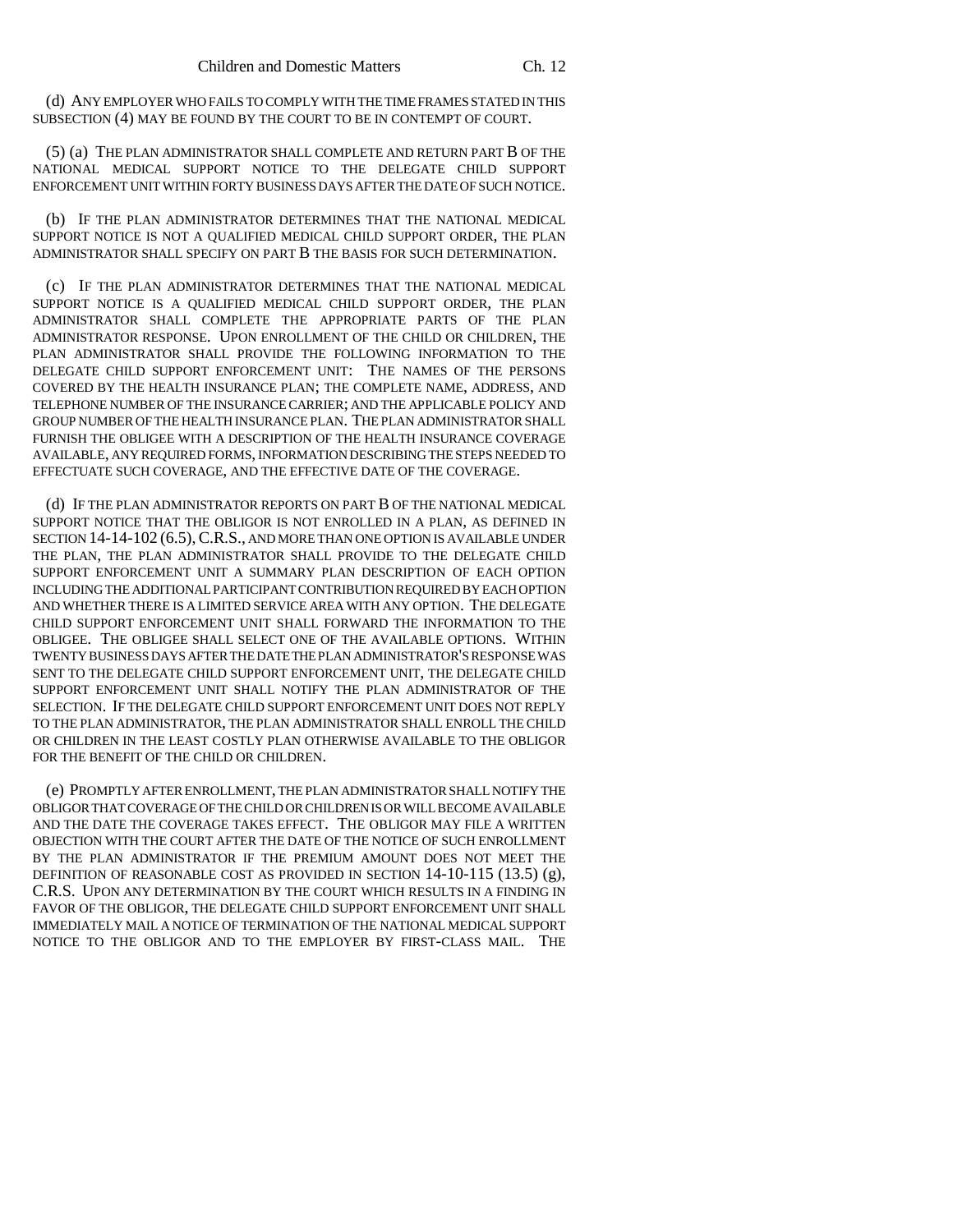TERMINATION OF THE HEALTH INSURANCE SHALL ONLY BE PROSPECTIVE AND THE OBLIGOR SHALL NOT BE ENTITLED TO ANY REIMBURSEMENT FOR ANY PREMIUMS WITHHELD OR DEDUCTED FROM HIS OR HER WAGE PRIOR TO THE PLAN ADMINISTRATOR'S PROMPT TERMINATION OF THE DEDUCTION FOR HEALTH INSURANCE.

(f) IF THE PLAN ADMINISTRATOR INDICATES THAT THE CHILD OR CHILDREN ARE ENROLLED IN AN OPTION UNDER THE PLAN FOR WHICH THE EMPLOYER HAS DETERMINED THAT THE OBLIGOR'S CONTRIBUTION EXCEEDS THE MAXIMUM AMOUNT ALLOWED TO BE WITHHELD UNDER STATE AND FEDERAL WITHHOLDING LIMITATIONS OR PRIORITIZATION, THEN THE EMPLOYER SHALL INDICATE THE SAME AND RETURN PART A OF THE NATIONAL MEDICAL SUPPORT NOTICE TO THE DELEGATE CHILD SUPPORT ENFORCEMENT UNIT. UPON NOTIFICATION FROM THE PLAN ADMINISTRATOR THAT THE CHILD OR CHILDREN ARE ENROLLED, THE EMPLOYER SHALL WITHHOLD FROM THE OBLIGOR'S INCOME ANY EMPLOYEE CONTRIBUTION AND TRANSFER THE CONTRIBUTION TO THE APPROPRIATE PLAN OR, IF APPROPRIATE, NOTIFY THE DELEGATE CHILD SUPPORT ENFORCEMENT UNIT THAT ENROLLMENT CANNOT BE COMPLETED BECAUSE OF LIMITATIONS OR PRIORITIZATION ON WITHHOLDING.

(g) ANY EMPLOYER WHO FAILS TO COMPLY WITH THE TIME FRAMES STATED IN THIS SUBSECTION (5) MAY BE FOUND BY THE COURT TO BE IN CONTEMPT OF COURT.

(6) THE EMPLOYER SHALL INITIATE WITHHOLDING UNTIL AND UNLESS THE EMPLOYER RECEIVES NOTICE FROM THE DELEGATE CHILD SUPPORT ENFORCEMENT UNIT THAT THE OBLIGOR IS NOT RESPONSIBLE FOR THE CHILD'S OR CHILDREN'S HEALTH INSURANCE COVERAGE.

(7) THE EMPLOYER SHALL NOTIFY THE PLAN ADMINISTRATOR WHEN AN OBLIGOR HAS COMPLETED A WAITING PERIOD OR HAS OTHERWISE MET ELIGIBILITY REQUIREMENTS FOR COVERAGE.

(8) THE NATIONAL MEDICAL SUPPORT NOTICE SHALL NOT BE TERMINATED OR MODIFIED EXCEPT FOR THE REASONS SET FORTH IN SECTION  $14-14-112(2)$  (h), C.R.S.

(9) IF THE NATIONAL MEDICAL SUPPORT NOTICE IS TERMINATED OR MODIFIED, THEN THE EMPLOYER SHALL COMPLY WITH THE PROVISIONS OF SECTION 14-14-112 (2) (k), C.R.S., REGARDING TERMINATION OF COVERAGE.

(10) AN EMPLOYER WHO IS SERVED WITH A NATIONAL MEDICAL SUPPORT NOTICE SHALL FOLLOW THE PROVISIONS OF SECTION  $14-14-112$  (2) (g) AND (6), C.R.S., REGARDING NOTIFICATION OF THE TERMINATION OF EMPLOYMENT BY THE NAMED OBLIGOR.

(11) ANY EMPLOYER WHO WRONGFULLY FAILS TO COMPLY WITH THIS SECTION MAY BE SUBJECT TO THE SANCTIONS SET FORTH IN SECTION 14-14-112 (5), C.R.S.

(12) AN EMPLOYER SHALL NEITHER REFUSE TO HIRE A PERSON NOR DISCHARGE OR TAKE DISCIPLINARY ACTION AGAINST AN EMPLOYEE BECAUSE OF SERVICE OF THE NATIONAL MEDICAL SUPPORT NOTICE PURSUANT TO THIS SECTION. ANY PERSON WHO VIOLATES THIS SUBSECTION (12) MAY BE FOUND BY THE COURT TO BE IN CONTEMPT OF COURT. IF AN EMPLOYER DISCHARGES AN EMPLOYEE IN VIOLATION OF THE PROVISIONS OF THIS SECTION, THE EMPLOYEE MAY, WITHIN NINETY DAYS, BRING A